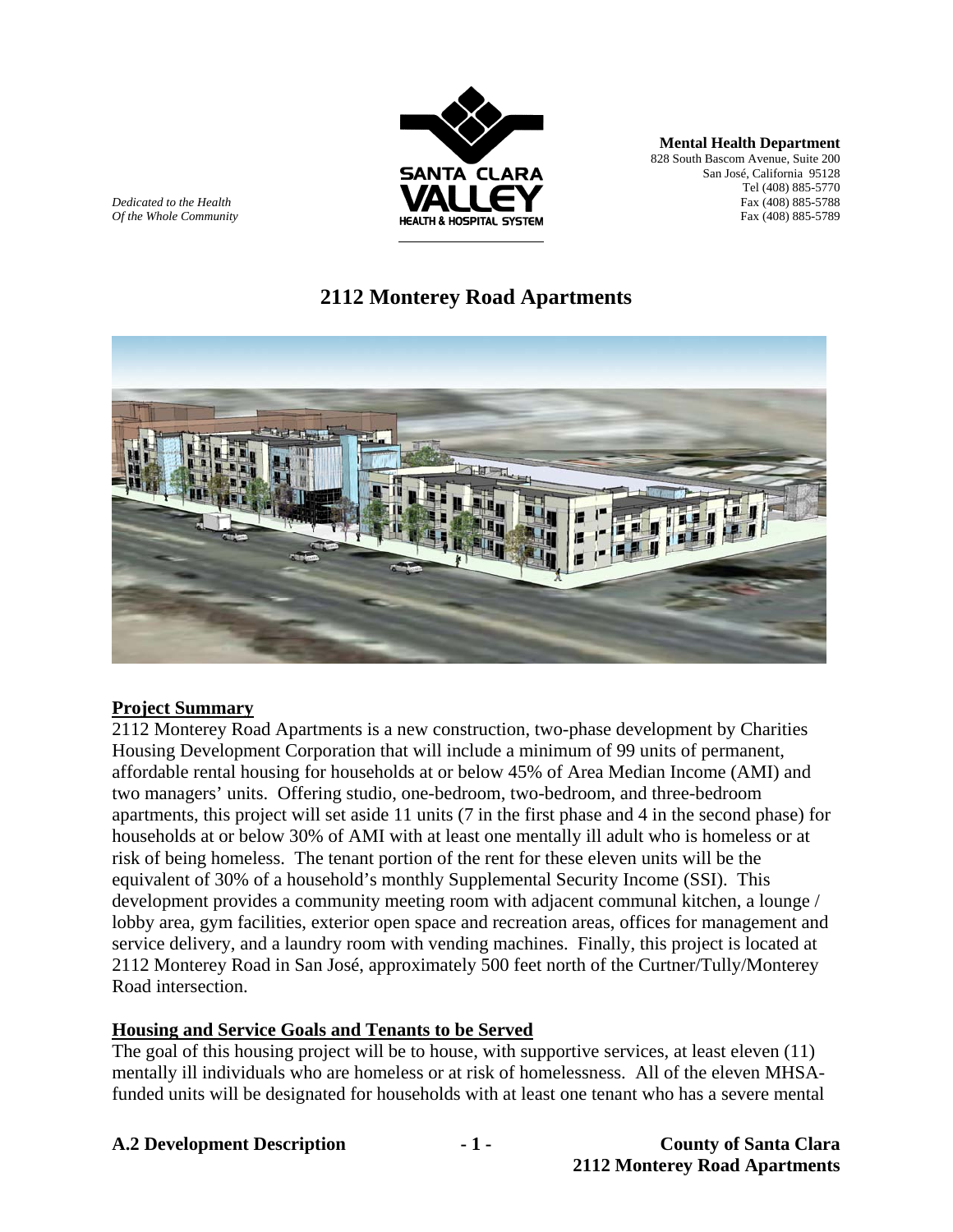illness. As part of the first phase of development, one studio, five one-bedroom, and one twobedroom unit will be allocated for MHSA units. The second phase will assign three onebedroom apartments and one two-bedroom unit as MHSA units. It will be the aim of those providing services to these tenants that they will be able to remain in this permanent housing while accessing the services appropriate to their needs. Case Managers and Peer Mentors provided by the Santa Clara County Mental Health Department (MHD) or their designee will work with these individuals to enable them to enhance their independent living skills, obtain employment, increase their money management skills, obtain support from other sources, participate in support groups and social/recreational activities, and obtain other assistance as needed. Service coordinators provided by CHDC will also assist them in accessing services—as they will with the other residents in the development.

## **Type of Housing**

2112 Monterey Road Apartments is permanent, affordable rental housing for households at or below 45% of Area Median Income (AMI) and offers studio, one-bedroom, two-bedroom, and three-bedroom units.

## **Primary Service Provider**

The MHD will be responsible for ensuring that services are provided to the MHSA residents. However, most likely there will be several service providers assigned to the care of the MHSA residents. In order to facilitate a coordinated service delivery approach, the responsible County service provider (i.e. Housing Support Liaison) will meet with representatives from the individual service providers involved and will coordinate the services that will be delivered on site. He/she will facilitate meetings with the Case Managers and others as needed to ensure appropriate service delivery. Thus, the Housing Support Liaison will serve as the single point of contact for communicating between service providers and property management staff and coordinating supportive services for the residents of the MHSA-funded units.

### **Development Partners**

Charities Housing Development Corporation (CHDC) is the owner/developer (through its role as the member/manager for 2112 Monterey Road L.L.C., the managing general partner for 2112 Monterey Road, L.P) and the property management agent (Agent). It is the responsibility of the Owner to establish general policies under which the development will operate. The Owner shall establish guidelines in the Management Agreement and thereafter delegate to the Agent the authority and responsibility for carrying out these policies on a day-to-day basis.

The Agent will be required to consult the Owner prior to authorizing any action not clearly covered by the previous policy. Specifically, the Agent will be required to obtain the approval of the Owner before approving non-budget or over budget-expenditures. In the event of an emergency, the Agent will take appropriate action and notify the Owner as soon as possible.

The Agent's Director of Property Management will be the key contact person for the Agent. Any instruction to the Agent will be passed through the Director of Property Management to the Regional Property Manager to the site manager.